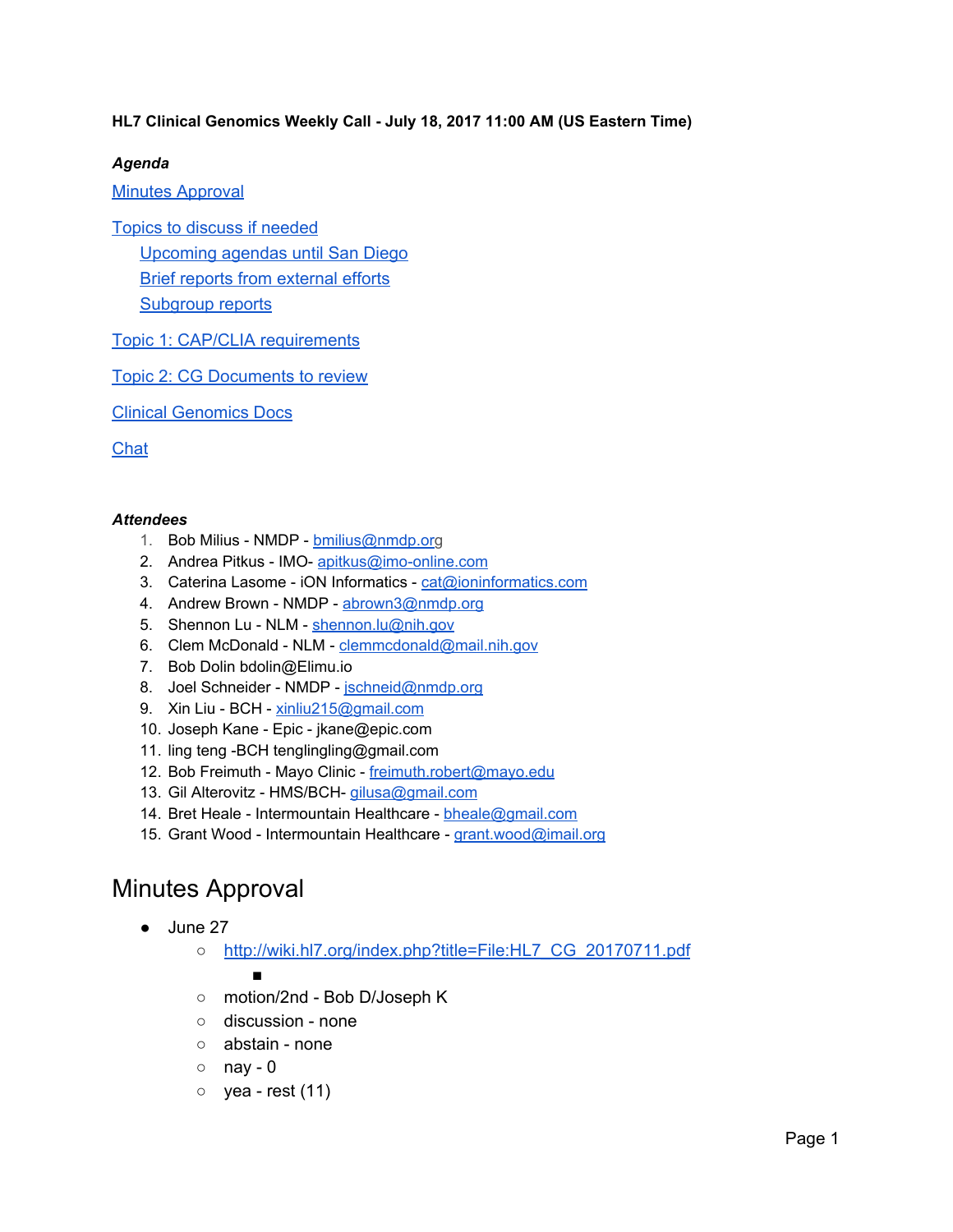○ result - passes

# <span id="page-1-3"></span>Topics to discuss if needed

<span id="page-1-2"></span>Upcoming agendas until San Diego

- May 30 WGM recap, SWOT
- Jun 6 Finish WGM recap, SWOT, Pedigree Ballot any comments?
- Jun 13 FHIR Connectathon, Status of LRI Ballot
- <del>Jun 20 SWOT</del>
- Jun 27 CLIA & CAP requirements Unified view (Andrea, Clem, Gil needs to be present), LRI/V2 cont, SWOT
- Jul 4 US Holiday
- Jul 11 FHIR motion for changes to current build, SWOT, V2/LRI update?
- Jul 18 CAP/CLIA, V2, SWOT
- Jul 25 DAM update Gil; Clem away
- Aug 1 Clem away
- Aug 8 WGM schedule draft
- Aug 15 Gil may be gone
- Aug 22 Clem, Bob M and Bob F out (eclipse!)
- Aug 29 Clem gone
- $\bullet$  Sep 5 -
- Sep 9-17 WGM San Diego

### <span id="page-1-0"></span>Brief reports from external efforts

GA4GH

 $\circ$ 

- **National Academies**  $\circ$ 
	-
	- Clingen/Clinvar  $\circ$
- Variant Modelling Collaboration (**VMC**)

 $\circ$ 

### <span id="page-1-1"></span>Subgroup reports

- IM
- [https://docs.google.com/document/d/18sVxZdAeA98ok5hdGwmmVxVinTq\\_vAT9B-Z8GI](https://docs.google.com/document/d/18sVxZdAeA98ok5hdGwmmVxVinTq_vAT9B-Z8GIAyRiM/edit) [AyRiM/edit](https://docs.google.com/document/d/18sVxZdAeA98ok5hdGwmmVxVinTq_vAT9B-Z8GIAyRiM/edit)
- $\circ$  Not meeting during July sync'g schedule with VMC, will pick up again after public release
- **FHIR** 
	- [https://docs.google.com/document/d/1FGCQRtxJKyHhnC1uB\\_t4sJZ9yXbLMGOqPXHPr](https://docs.google.com/document/d/1FGCQRtxJKyHhnC1uB_t4sJZ9yXbLMGOqPXHPr5tSLLQ/edit#heading=h.nts1cfujf9t5) [5tSLLQ/edit#heading=h.nts1cfujf9t5](https://docs.google.com/document/d/1FGCQRtxJKyHhnC1uB_t4sJZ9yXbLMGOqPXHPr5tSLLQ/edit#heading=h.nts1cfujf9t5)
	- See schedule at bottom of above link (feel free to add topics to calendar/email Gil)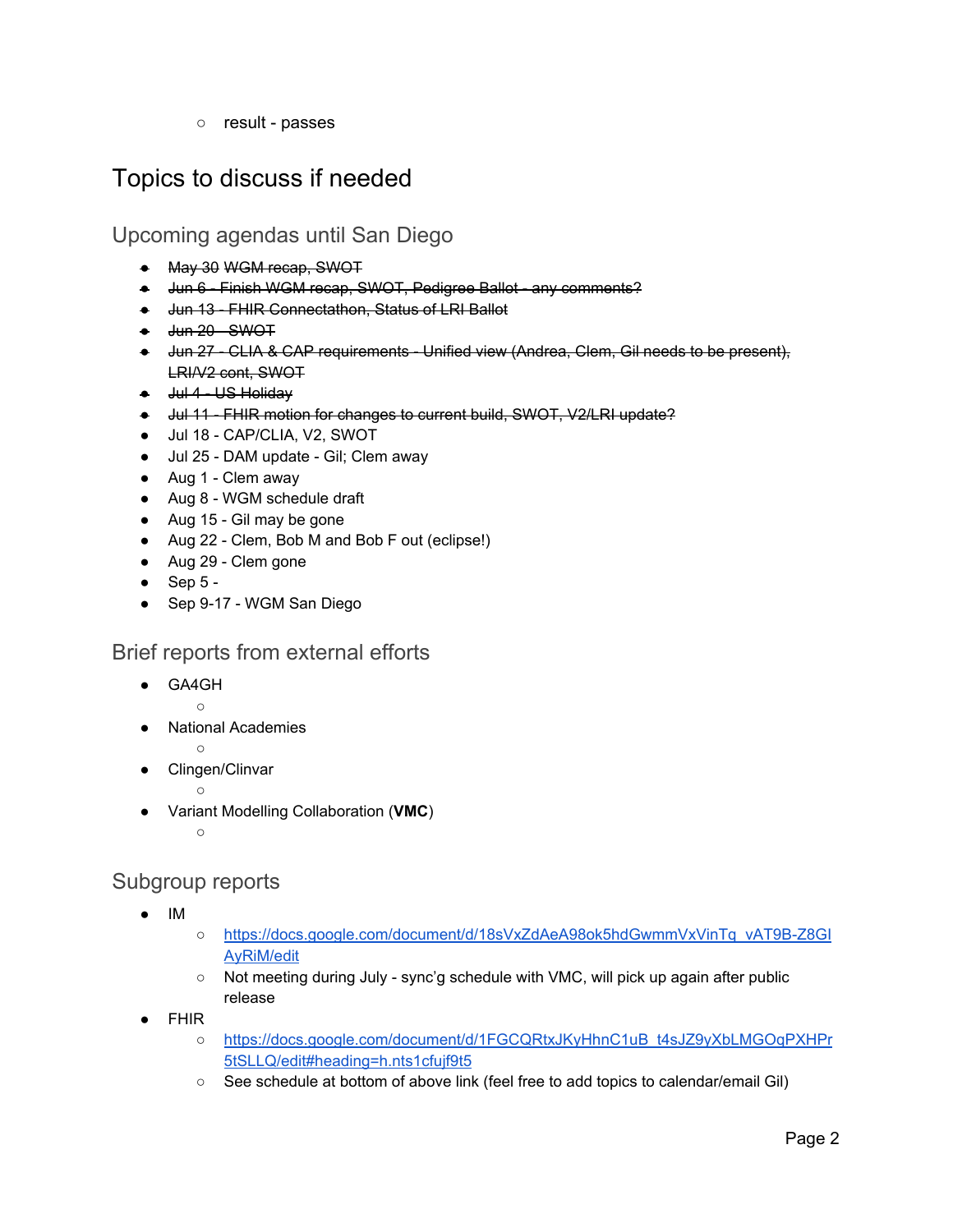# <span id="page-2-0"></span>Topic 1: CAP/CLIA requirements

- The following figures and text were added to the June 6 minutes after the weekly call.
- ●

Page 106 September 2015 HL7 Version 2.5.1 IG: Laboratory Results Interface, DSTU R2 - US Realm<br>
© 2015 Health Level Seven International. All rights reserved.

#### 5.3.9 SPM - SPECIMEN SEGMENT

|                  |                                         |                |              |                          |                                        | TABLE 5-19. SPECIMEN SEGMENT (SPM)                                                                                                                                                                                                                    |
|------------------|-----------------------------------------|----------------|--------------|--------------------------|----------------------------------------|-------------------------------------------------------------------------------------------------------------------------------------------------------------------------------------------------------------------------------------------------------|
|                  | <b>SEQ Element Name</b>                 | DT             |              | <b>Usage Cardinality</b> | <b>Value Set</b>                       | <b>Description/Comments</b>                                                                                                                                                                                                                           |
|                  | Set ID - SPM                            | <b>SI</b>      | $\mathsf{R}$ | [11]                     |                                        |                                                                                                                                                                                                                                                       |
| $\overline{2}$   | Specimen ID                             | Varies         | $\mathsf{R}$ | [11]                     |                                        | GU data type: EIP_GU<br>NG data type: EIP_NG                                                                                                                                                                                                          |
| 3                | <b>Specimen Parent IDs</b>              |                | $\circ$      |                          |                                        |                                                                                                                                                                                                                                                       |
|                  | <b>Specimen Type</b>                    | <b>CWE CRE</b> | R            | [11]                     | SNOMED CT and/or<br><b>HL70487_USL</b> | Either HL70487 or SNOMED CT Specimen hierarchy codes may be used. It<br>should be noted that in the future SNOMED CT Specimen hierarchy may become<br>the only recommended value set so trading partners should consider moving in<br>that direction. |
| 5                | Specimen Type Modifier                  |                | $\circ$      |                          |                                        |                                                                                                                                                                                                                                                       |
| 6                | <b>Specimen Additives</b>               |                | $\circ$      |                          |                                        |                                                                                                                                                                                                                                                       |
|                  | <b>Specimen Collection</b><br>Method    |                | $\circ$      |                          |                                        |                                                                                                                                                                                                                                                       |
| 8                | <b>Specimen Source Site</b>             |                | $\circ$      |                          |                                        |                                                                                                                                                                                                                                                       |
| 9                | <b>Specimen Source Site</b><br>Modifier |                | O            |                          |                                        |                                                                                                                                                                                                                                                       |
| 10 <sup>10</sup> | <b>Specimen Collection Site</b>         |                | $\circ$      |                          |                                        |                                                                                                                                                                                                                                                       |

 $\circ$ 

○ Here is the CLIA guidance in the LRI guide, required for MU. May be as simple as pointing to the fields on the right, that would be used for Clinical Genomics and Clinical Cytogenetics testing too. It may be that CD works with O&O to make the CG specific recommendations to be included within such LRI sections.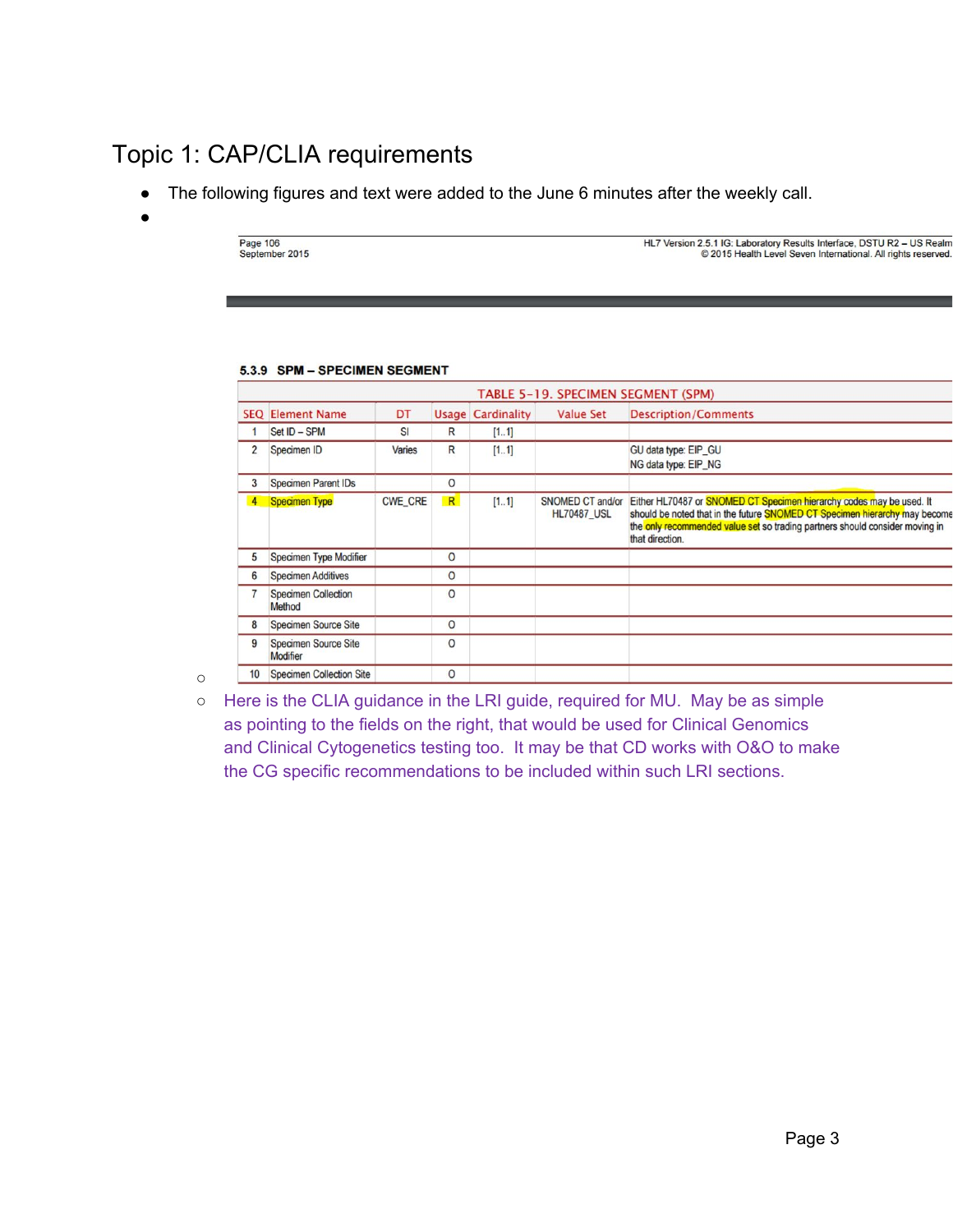## 9 ADDITIONAL IMPLEMENTATION GUIDANCE - OTHER

### 9.1 Clinical Laboratory Improvement Amendments Considerations

In the United States, clinical laboratory testing of human specimens is regulated by the Clinical Laboratory Improvements Amendments of 1988 (CLIA). Several sections of the regulations implementing CLIA impact how electronic laboratory data is formatted for the US Realm and these are outlined in this section. Impacted areas include mandatory reporting requirements, report retention and display, and those authorized to receive a report. Specifics on the CLIA Regulation are found at http://www.cdc.gov/clia/. Interpretative Guidelines on the elements required in a report may be found at http://www.cms.gov/Regulations-and-

Guidance/Legislation/CLIA/Interpretive Guidelines for Laboratories.html.

### 9.1.1 MANDATORY REPORTING REQUIREMENTS

The CLIA Regulations at 42 CFR 493.1291 - Test Report define the items that must appear on a clinical laboratory report. Note that the value(s) of some items that are supplied on the order and flow through to the Test Report are defined in 42 CFR 493.1241 - Test Request.

| TABLE 9-1. MANDATORY REPORTING REQUIREMENTS                           |                                                                                                                                                                                                                                                                                                                                                                                                                                                                                                                                                                                                                             |                                                                                                                                                                                                                                                                                                       |  |  |  |  |
|-----------------------------------------------------------------------|-----------------------------------------------------------------------------------------------------------------------------------------------------------------------------------------------------------------------------------------------------------------------------------------------------------------------------------------------------------------------------------------------------------------------------------------------------------------------------------------------------------------------------------------------------------------------------------------------------------------------------|-------------------------------------------------------------------------------------------------------------------------------------------------------------------------------------------------------------------------------------------------------------------------------------------------------|--|--|--|--|
| <b>CLIA</b><br>Reference                                              | <b>CLIA Requirement, Additional Guidance</b>                                                                                                                                                                                                                                                                                                                                                                                                                                                                                                                                                                                | <b>Segment/Field Description</b>                                                                                                                                                                                                                                                                      |  |  |  |  |
| §493.1291(a)<br>§493.1241(c)(3)<br>§493.1241(c)(6)<br>§493.1241(c)(7) | " patient-specific data are accurately and reliability send<br>[sic] from point of data entry (whether interfaced or entered<br>manually) to final report destination"<br>493.1241 (c) (3) "The sex and age or date of birth of the<br>patient"<br>42 CFR 493.1241 (c) (6) "The date and, if appropriate, time of<br>specimen collection"<br>42 CFR 493.1241 (c) (7) "Any additional information relevant<br>and necessary for a specific test to ensure accurate and<br>timely testing and reporting of results, including interpretation,<br>if applicable"<br>Note: For Pap smears, the patient's last menstrual period, | PID-7 - Date/Time of Birth<br>PID-8 - Administrative Sex<br>OBR-7 - Observation Date/Time<br>$NTE-3 - Comment$<br><b>OBR-13 - Relevant Clinical Information</b><br>OBX-5 - Observation Value (AOE, Prior<br>Results)<br>OBX-3 - Observation Identifier<br><b>OBR-4 - Universal Service Identifier</b> |  |  |  |  |

Specific report fields impacted include the following:

○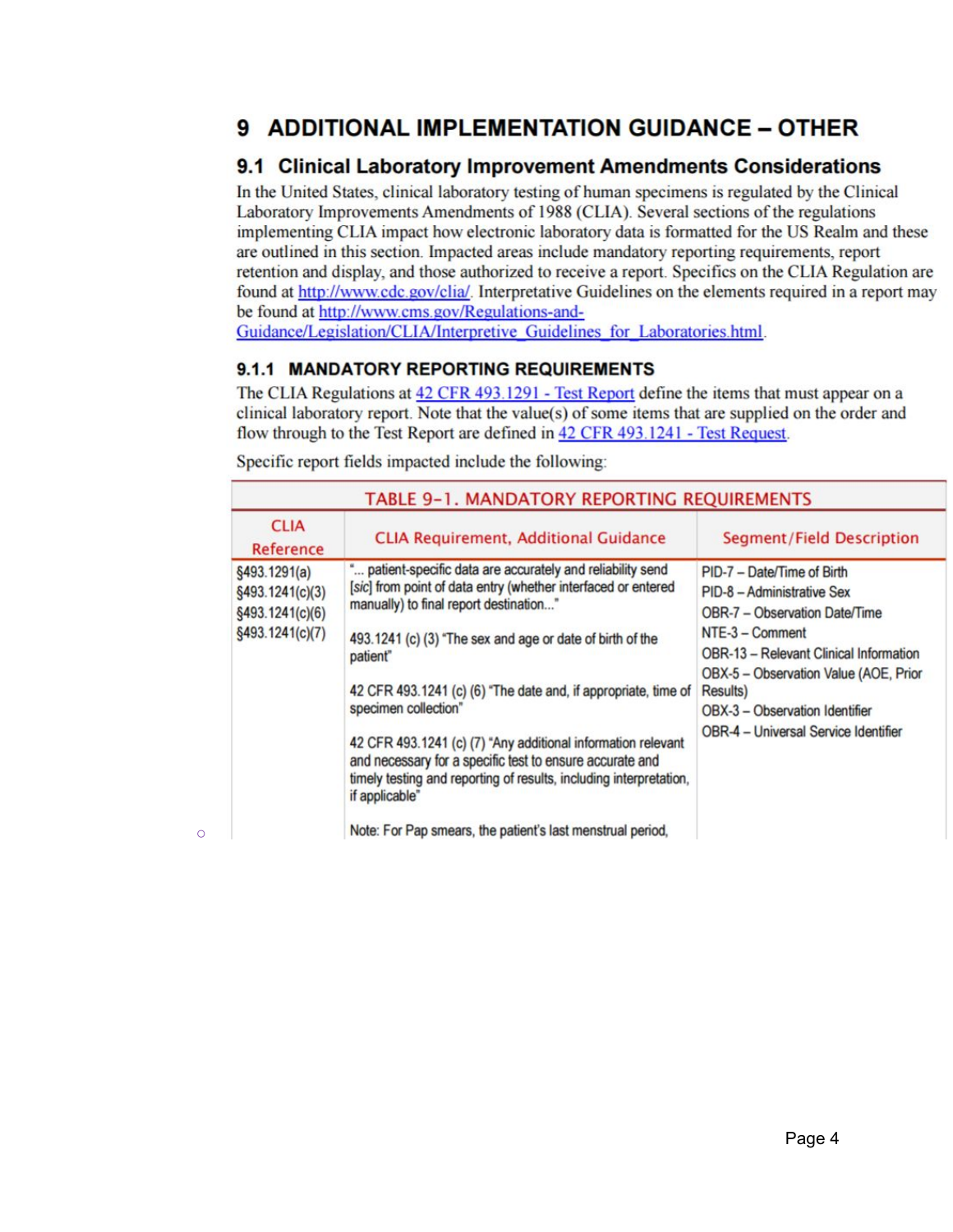| §493.1291(c)(5) | "Specimen source, when appropriate."                                                                                                                                                                                                                           | <b>SPM-4 - Specimen Type</b>  |  |
|-----------------|----------------------------------------------------------------------------------------------------------------------------------------------------------------------------------------------------------------------------------------------------------------|-------------------------------|--|
|                 | Clarification: The type of specimen submitted for testing<br>and/or the collection site/method of collection as applicable.<br>The coded values received from the laboratory may be<br>translated in the EHR to an equivalent description prior to<br>display. | OBX-5 - Specimen Source (AOE) |  |
|                 | CLIA reporting requirements call for the specimen source,<br>which equates at minimum to the Specimen Type in the SPM<br>segment. Additional Information may be provided by Ask at<br><b>Order Questions (AOE)</b>                                             |                               |  |

Page 138 September 2015

HL7 Version 2.5.1 IG: Laboratory Results Interface, DSTU R2 - US Realm © 2015 Health Level Seven International. All rights reserved.

○ Here are the CAP accreditation requirements pertaining to what information is required in the report from the performing laboratory sent to downstream entities such as ambulatory or inpatient EHRs and public health. (Note the CAP accreditation requirements are proprietary and should not be shared! Including them for reference for HL7 standards work.) Note for 7, specimen source is used to indicate specimen type as it is used interchangeably at times throughout CLIA. Full CLIA regs are here:

[https://www.ecfr.gov/cgi-bin/text-idx?SID=1248e3189da5e5f936e55315402bc38b](https://www.ecfr.gov/cgi-bin/text-idx?SID=1248e3189da5e5f936e55315402bc38b&node=pt42.5.493&rgn=div5#se42.5.493_11291) [&node=pt42.5.493&rgn=div5#se42.5.493\\_11291](https://www.ecfr.gov/cgi-bin/text-idx?SID=1248e3189da5e5f936e55315402bc38b&node=pt42.5.493&rgn=div5#se42.5.493_11291)

○

○

- In the CLIA link at the top, there are 156 instances where "Specimen" is mentioned, including:
- ○
- §493.1232 Standard: Specimen identification and integrity.
- The laboratory must establish and follow written policies and procedures that ensure positive identification and optimum integrity of a patient's specimen from the time of collection or receipt of the specimen through completion of testing and reporting of results.
- §493.1283 Standard: Test records.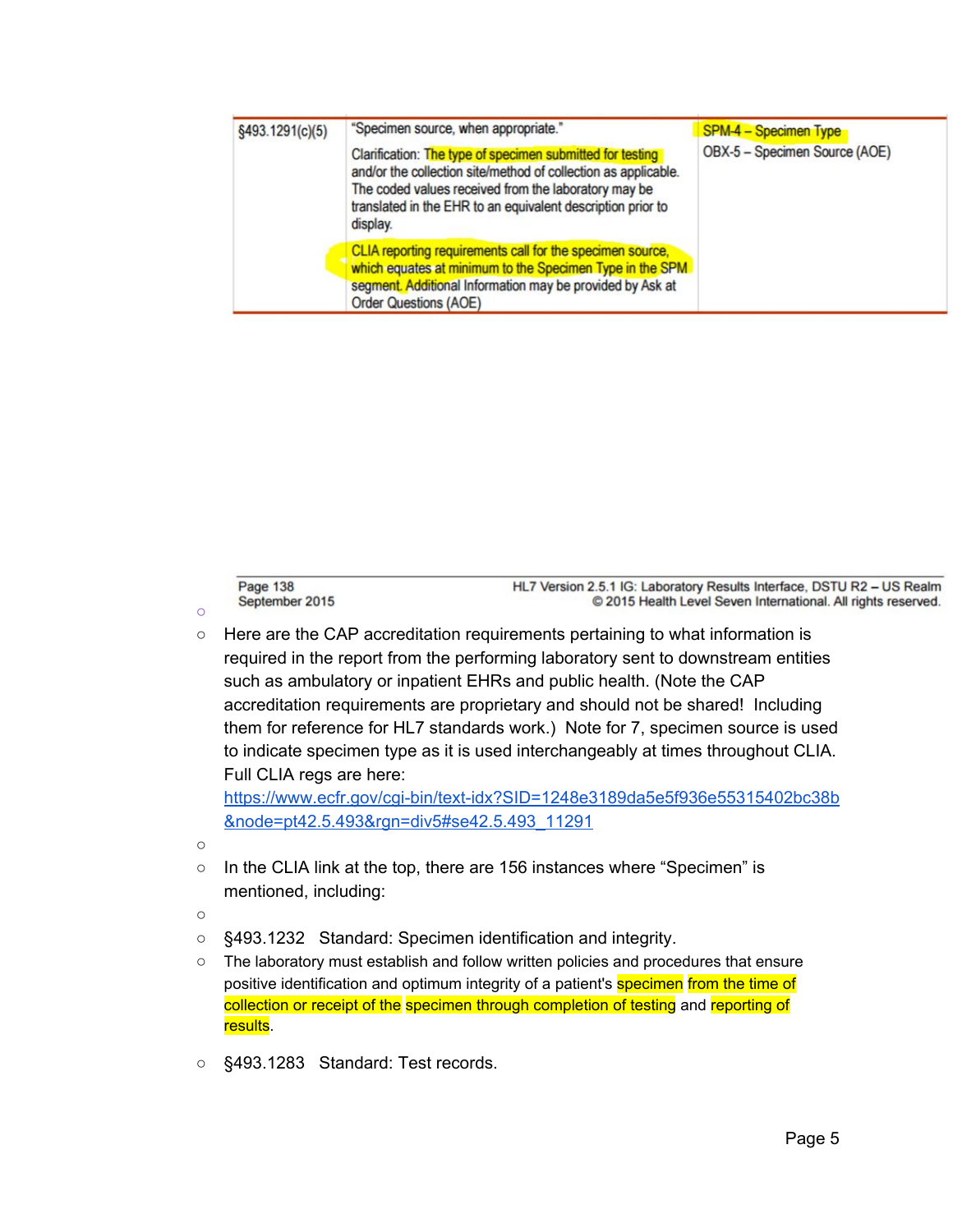- $\circ$  (a) The laboratory must maintain an information or record system that includes the following:
- (1) The positive identification of the specimen.
- (2) The date and time of specimen receipt into the laboratory.
- (3) The condition and disposition of specimens that do not meet the laboratory's criteria for specimen acceptability.
- (4) The records and dates of all specimen testing, including the identity of the personnel who performed the test(s).
- $\circ$  (b) Records of patient testing including, if applicable, instrument printouts, must be retained.

 $\Omega$ 

- §493.1276 Standard: Clinical cytogenetics.
- $\circ$  (a) The laboratory must have policies and procedures for ensuring accurate and reliable patient specimen identification during the process of accessioning, cell preparation, photographing or other image reproduction technique, photographic printing, and reporting and storage of results, karyotypes, and photographs.
- (b) The laboratory must have records that document the following:
- $\circ$  (1) The media used, reactions observed, number of cells counted, number of cells karyotyped, number of chromosomes counted for each metaphase spread, and the quality of the banding.
- (2) The resolution is appropriate for the type of tissue or specimen and the type of study required based on the clinical information provided to the laboratory.
- (3) An adequate number of karyotypes are prepared for each patient.
- (c) Determination of sex must be performed by full chromosome analysis.
- (d) The laboratory report must include a summary and interpretation of the observations, number of cells counted and analyzed, and use the International System for Human Cytogenetic Nomenclature.
- $\circ$  (e) The laboratory must document all control procedures performed, as specified in this section.
- [68 FR 3703, Jan. 24, 2003; 68 FR 50724, Aug. 22, 2003]
- $\Omega$

 $\Omega$ 

- §493.1251 Standard: Procedure manual.
- (a) A written procedure manual for all tests, assays, and examinations performed by the laboratory must be available to, and followed by, laboratory personnel. Textbooks may supplement but not replace the laboratory's written procedures for testing or examining specimens.
- $\circ$  (b) The procedure manual must include the following when applicable to the test procedure: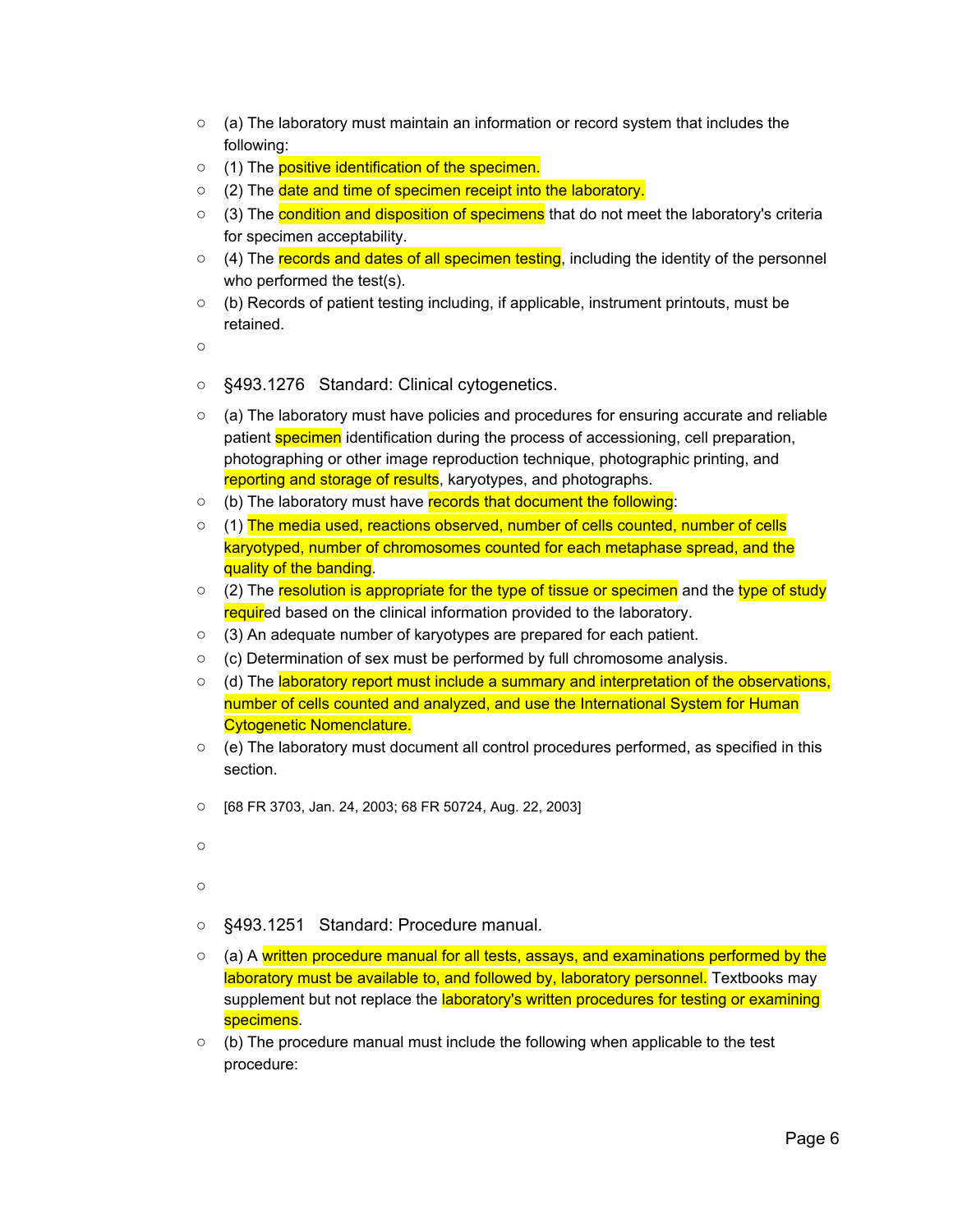- (1) Requirements for patient preparation; specimen collection, labeling, storage, preservation, transportation, *processing, and referral*; and *criteria for specimen* acceptability and rejection as described in §493.1242.
- (2) Microscopic examination, including the detection of inadequately prepared slides.
- (3) Step-by-step performance of the procedure, including test calculations and interpretation of results.
- (4) Preparation of slides, solutions, calibrators, controls, reagents, stains, and other materials used in testing.
- (5) Calibration and calibration verification procedures.
- (6) The reportable range for test results for the test system as established or verified in §493.1253.
- (7) Control procedures.
- (8) Corrective action to take when calibration or control results fail to meet the laboratory's criteria for acceptability.
- (9) Limitations in the test methodology, including interfering substances.
- (10) Reference intervals (normal values).
- (11) Imminently life-threatening test results, or panic or alert values.
- (12) Pertinent literature references.
- (13) The laboratory's system for entering results in the patient record and reporting patient results including, when appropriate, the protocol for reporting imminently life-threatening results, or panic, or alert values.
- (14) Description of the course of action to take if a test system becomes inoperable.
- $\circ$  (c) Manufacturer's test system instructions or operator manuals may be used, when applicable, to meet the requirements of paragraphs (b)(1) through (b)(12) of this section. Any of the items under paragraphs  $(b)(1)$  through  $(b)(12)$  of this section not provided by the manufacturer must be provided by the laboratory.
- $\circ$  (d) Procedures and changes in procedures must be approved, signed, and dated by the current laboratory director before use.
- $\circ$  (e) The laboratory must maintain a copy of each procedure with the dates of initial use and discontinuance as described in §493.1105(a)(2).
- [68 FR 3703, Jan. 24, 2003; 68 FR 50724, Aug. 22, 2003]
- ○
- $\Omega$
- §493.1242 Standard: Specimen submission, handling, and referral.
- (a) The laboratory must establish and follow written policies and procedures for each of the following, if applicable:
- (1) Patient preparation.
- (2) Specimen collection.
- (3) Specimen labeling, including patient name or unique patient identifier and, when appropriate, specimen source.
- (4) Specimen storage and preservation.
- (5) Conditions for specimen transportation.
- (6) Specimen processing.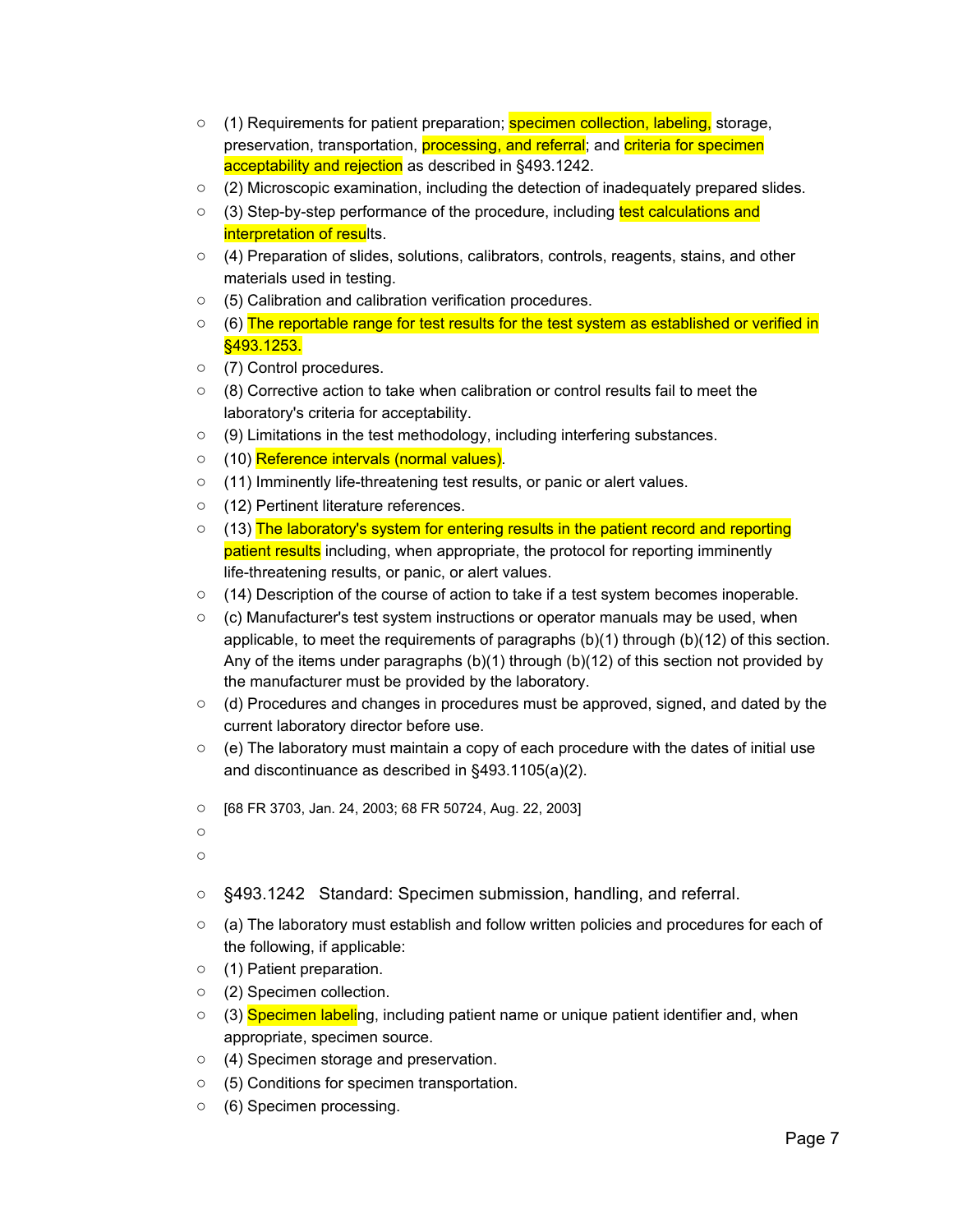- (7) Specimen acceptability and rejection.
- (8) Specimen referral.
- (b) The laboratory must document the date and time it receives a specimen.
- $\circ$  (c) The laboratory must refer a specimen for testing only to a CLIA-certified laboratory or a laboratory meeting equivalent requirements as determined by CMS.
- $\circ$  (d) If the laboratory accepts a referral specimen, written instructions must be available to the laboratory's clients and must include, as appropriate, the information specified in paragraphs (a)(1) through (a)(7) of this section.
- **Specimen** 
	- CLIA doesn't specify format/field/specificaiton
	- just says what must be done, not how it's done
	- $\circ$  electronic vs paper process if electronic (eg HL7), then must comply with CLIA requirements for electronic
	- $\circ$  example from a few years ago, direct protocol part of meaningful use, IG had to be updated to be compliant
	- Gil can we share that, as an example?
		- Andrea probably find that on ONC website

 $\circ$ 

- Cytogenetics
- Premise for these discussion
	- CLIA federal law; complete workflow
	- CAP/American Association of Bloodbank/etc CLIA points to these, minimum requirements include CLIA, plus other requirements

 $\circ$ 

- Gil summarize
	- general items
	- some are specific to CG
		- Clem example from CAP specific to CAP not CLIA
			- cytogenetics not addressed in LRI?
		- Others for CG?
		- Andrea
			- cytogenetics checklist in Andrea's ballot comment
			- in report, must include
				- platform used,
				- o genome build reference used,
				- resolution of the karyotype
					- eg number of probes in array
				- current ICSN nomenclature
				- ref to any databases used
				- statement of need for genetic counseling
				- etc
			- ask your lab directors for other checklists, not generally available to public
		- CAP is largest accreditor for labs in US, includes all of CLIA plus their own requirements
	- If not public, can we really make standards around their requirements?
	- Does CLIA have any CG requirements?